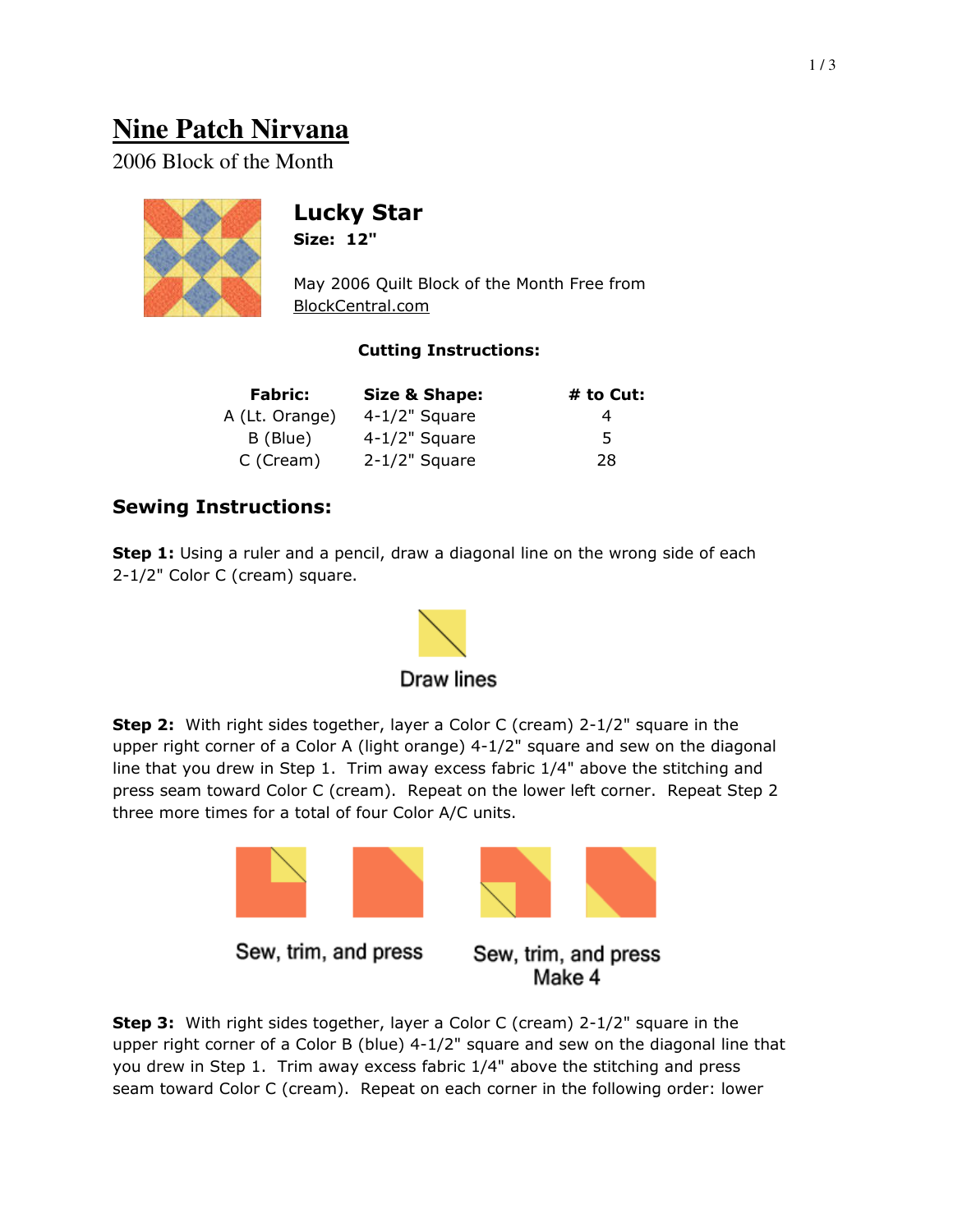left, upper, left, and lower right. Repeat Step 3 until five Color B/C units are made.



Sew, trim, and press. Make 5.

Step 4: Using the illustrations below as your guide, arrange the units. Press seam allowances away from the center unit on the top and bottom rows and toward the center unit in the center row. Sew rows together to finish the block and press seam allowances away from the center row.



Sew into rows.